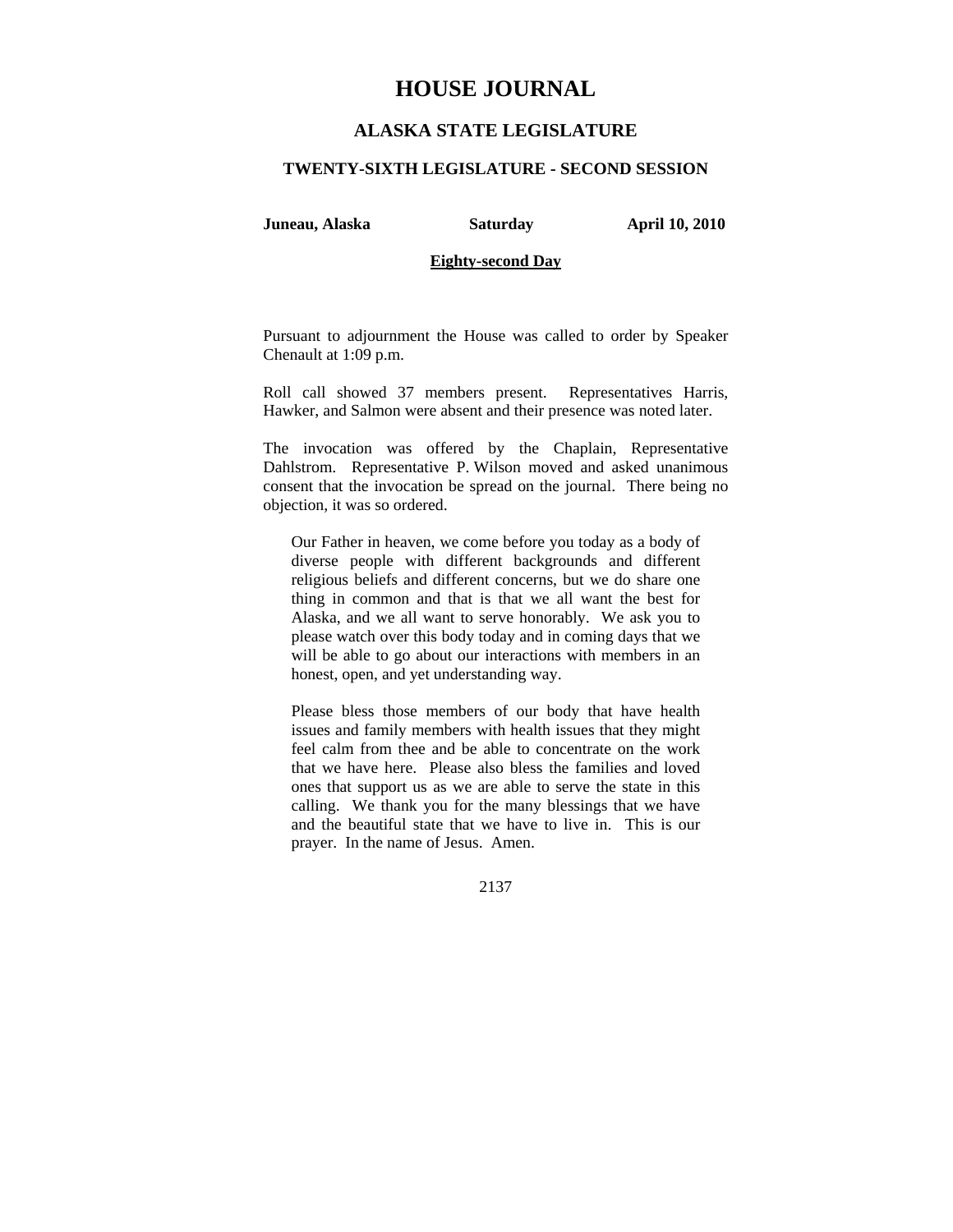The Pledge of Allegiance was led by Representative Tuck.

# **CERTIFICATION OF THE JOURNAL**

Representative Johansen moved and asked unanimous consent that the journal for the 81<sup>st</sup> legislative day and House and Senate Joint Journal Supplement No. 16 be approved as certified by the Chief Clerk. There being no objection, it was so ordered.

# **REPORTS OF STANDING COMMITTEES**

# **HCR 21**

The Labor & Commerce Committee considered:

HOUSE CONCURRENT RESOLUTION NO. 21 Creating and relating to the Economic Development Planning Commission.

and recommends it be replaced with:

CS FOR HOUSE CONCURRENT RESOLUTION NO. 21(L&C) (same title)

The report was signed by Representative Olson, Chair, with the following individual recommendations:

Do pass (3): Chenault, Neuman, Olson

No recommendation (2): T. Wilson, Buch

The following fiscal note(s) apply to CSHCR 21(L&C):

1. Fiscal, Legislative Agency

HCR 21 was referred to the Finance Committee.

\*\*The presence of Representative Salmon was noted.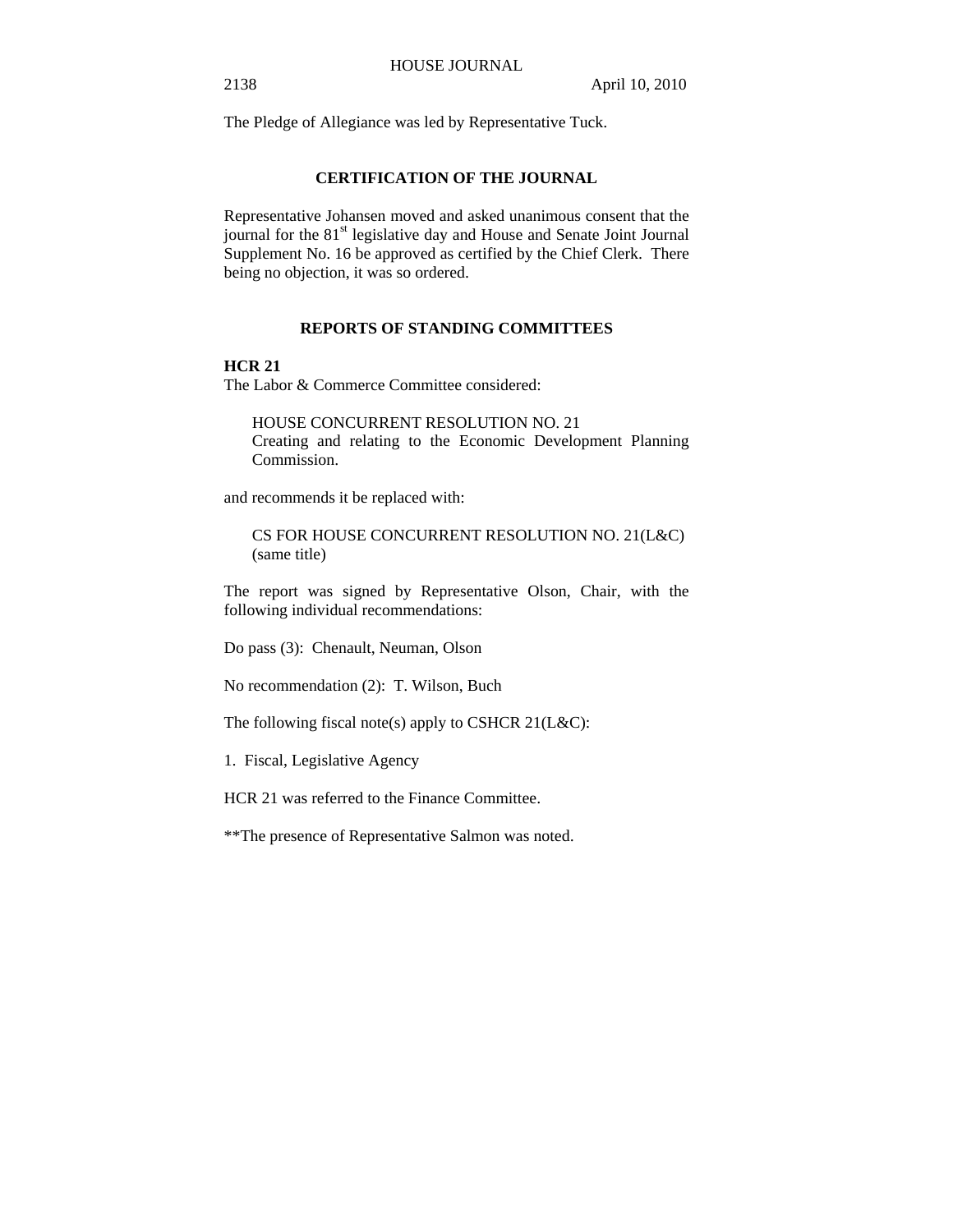# **SB 43**

The Judiciary Committee considered:

SENATE BILL NO. 43 "An Act adding a second verse to the official Alaska state song."

and recommends it be replaced with:

HOUSE CS FOR SENATE BILL NO. 43(JUD) (same title)

The report was signed by Representative Ramras, Chair, with the following individual recommendations:

Do pass (2): Gruenberg, Holmes

Do not pass (1): Gatto

No recommendation (3): Lynn, Herron, Ramras

The following fiscal note(s) apply to HCS SB 43(JUD):

1. Zero, Office of the Governor/All Depts.

SB 43 was referred to the Rules Committee for placement on the calendar.

#### **SB 159**

The Labor & Commerce Committee considered:

## SENATE BILL NO. 159

"An Act increasing the maximum funeral expenses payable as a workers' compensation death benefit; and providing for an effective date."

The report was signed by Representative Olson, Chair, with the following individual recommendations:

Do pass (3): Chenault, Buch, Olson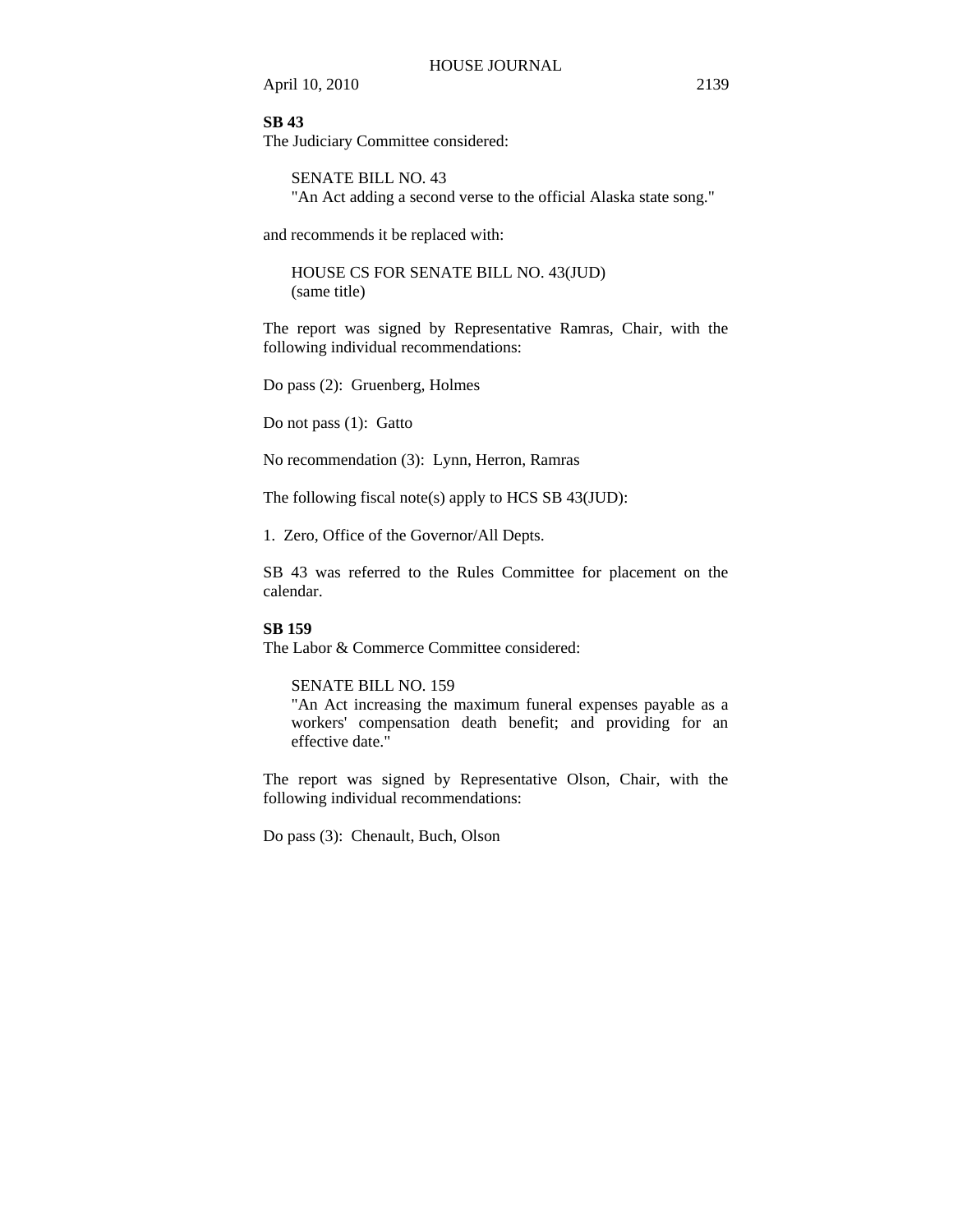No recommendation (1): T. Wilson

The following fiscal note(s) apply:

2. Zero, Dept. of Labor & Workforce Development

SB 159 was referred to the Finance Committee.

# **SB 279**

The Labor & Commerce Committee considered:

CS FOR SENATE BILL NO. 279(FIN)

"An Act relating to regulation of residential mortgage lending, including the licensing of mortgage lenders, mortgage brokers, and mortgage loan originators, and compliance with certain federal laws relating to residential mortgage lending; and providing for an effective date."

and recommends it be replaced with:

HOUSE CS FOR CS FOR SENATE BILL NO. 279(L&C) (same title)

The report was signed by Representative Olson, Chair, with the following individual recommendations:

Do pass (2): Lynn, Olson

No recommendation (3): T. Wilson, Holmes, Chenault

Amend (1): Buch

The following fiscal note(s) apply to HCS CSSB 279(L&C):

1. Fiscal, Dept. of Commerce, Community, & Economic Development

CSSB 279(FIN) was referred to the Finance Committee.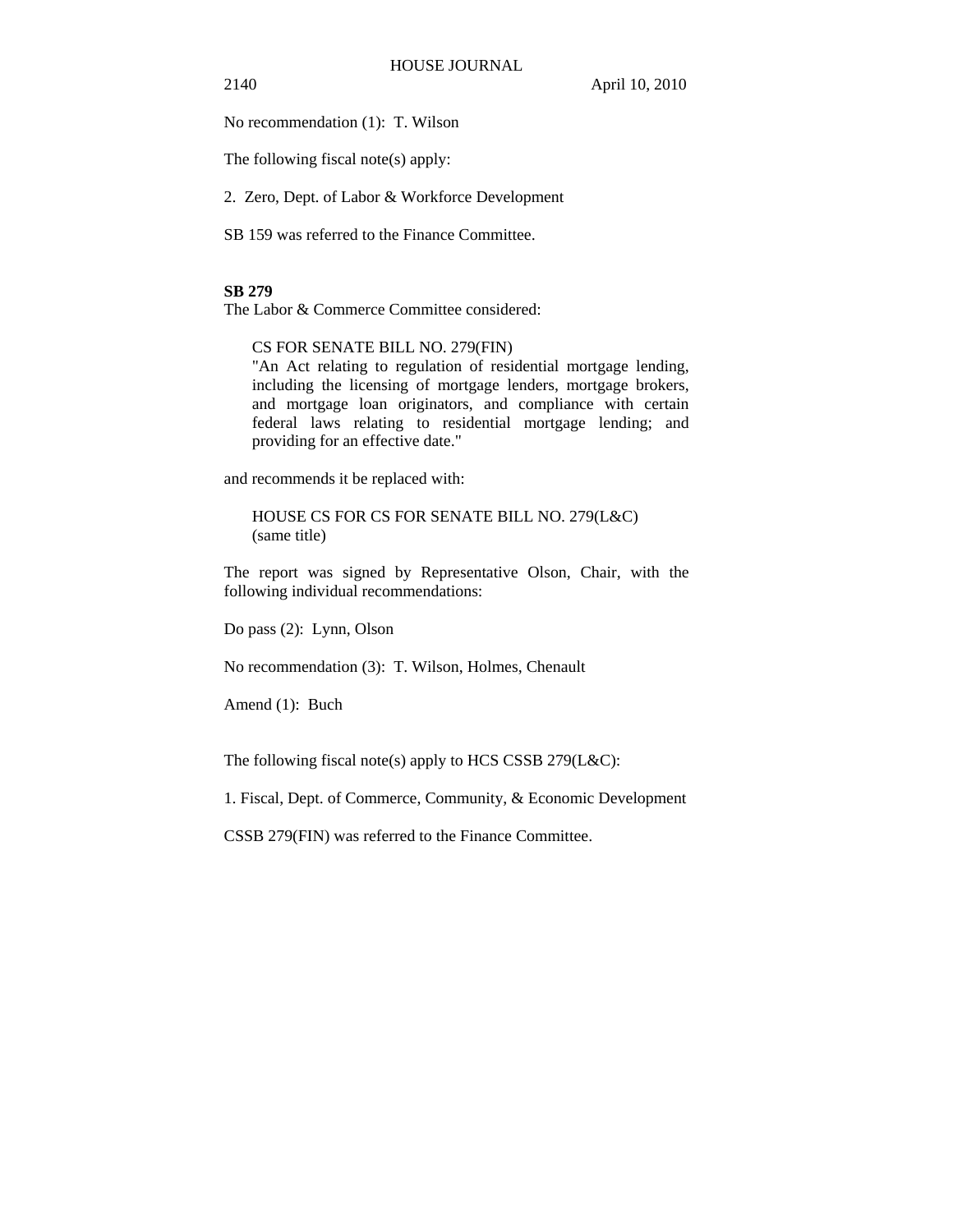# **INTRODUCTION OF CITATIONS**

The following citations were introduced and referred to the Rules Committee for placement on the calendar:

Honoring - Nancy Graff, 4-H Salute to Excellence Volunteer of the Year

By Representative T. Wilson; Senator Coghill

Honoring - Priscilla Rice, 2009 4-H Volunteer of the Year By Senator Thomas; Representative Guttenberg

# **INTRODUCTION, FIRST READING, AND REFERENCE OF HOUSE RESOLUTIONS**

#### **HR 17**

HOUSE RESOLUTION NO. 17 by the House Rules Committee by request:

Urging the United States Department of Energy to expeditiously approve a two-year extension of the export license for the Kenai liquid natural gas plant.

was read the first time and referred to the Rules Committee.

# **CONSIDERATION OF THE DAILY CALENDAR**

# **SECOND READING OF HOUSE BILLS**

# **HB 70**

The following was read the second time:

#### HOUSE BILL NO. 70

"An Act establishing the farm-to-school program in the Department of Natural Resources, the Alaska grown fresh fruit and vegetable grant program in the Department of Education and Early Development, the farmers' market technology improvement pilot program in the Department of Environmental Conservation, and the farmers to food banks pilot program in the Department of Commerce, Community, and Economic Development."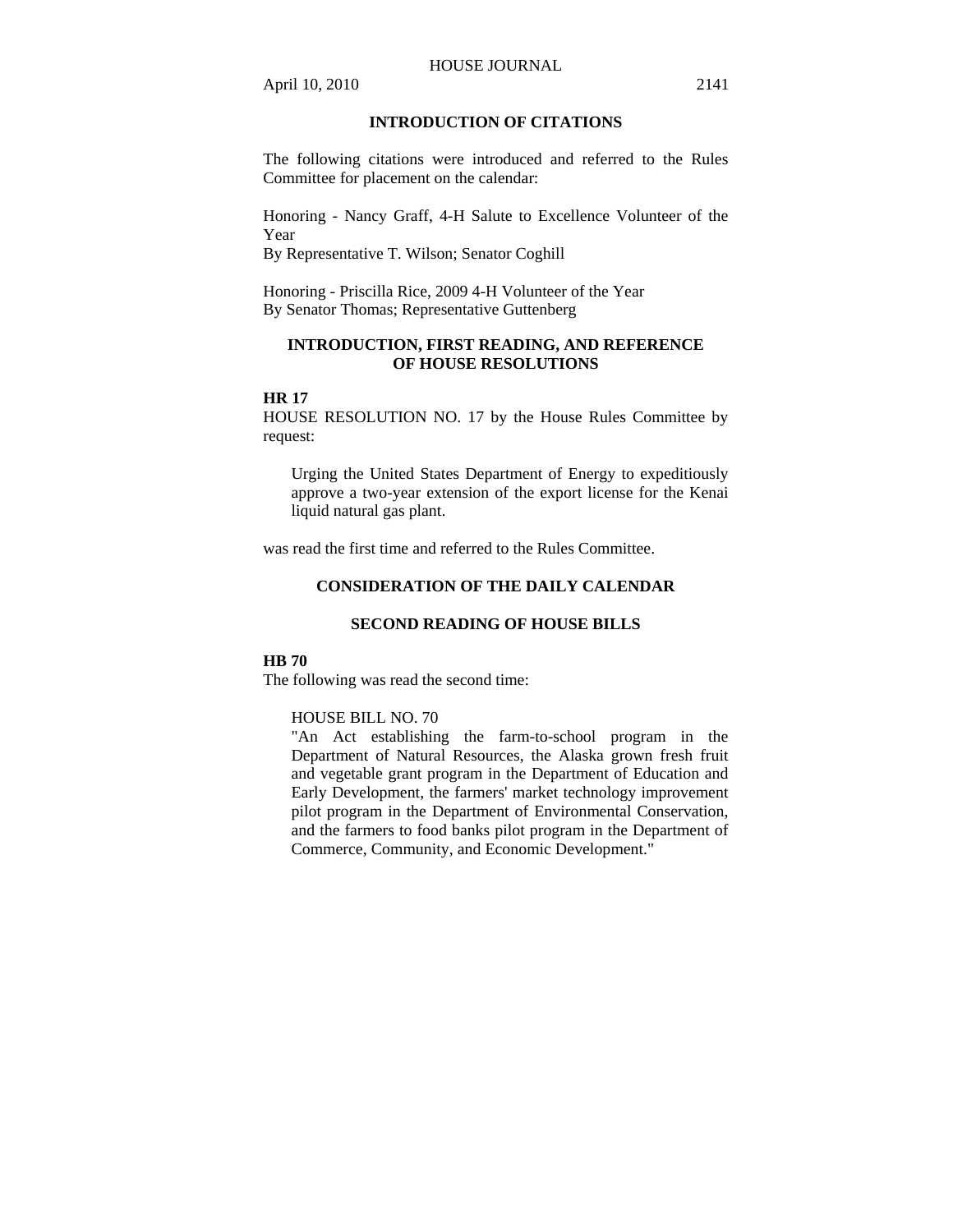with the: Journal Page

2142 April 10, 2010

| RES RPT CS(RES) NT 2DP 6NR | 715  |
|----------------------------|------|
| FN1: ZERO(EED)             | 716  |
| FN2: (DNR)                 | 716  |
| FIN RPT CS(FIN) NT 3DP 7NR | 2105 |
| FN3: ZERO(EED)             | 2106 |
| FN4: (DNR)                 | 2106 |
|                            |      |

Representative Johansen moved and asked unanimous consent that the following committee substitute be adopted in lieu of the original bill:

CS FOR HOUSE BILL NO. 70(FIN)

"An Act establishing the farm-to-school program in the Department of Natural Resources, and relating to school gardens, greenhouses, and farms."

There being no objection, it was so ordered.

Representative Johansen moved and asked unanimous consent that CSHB 70(FIN) be considered engrossed, advanced to third reading, and placed on final passage. There being no objection, it was so ordered.

CSHB 70(FIN) was read the third time.

\*\*The presence of Representatives Harris and Hawker was noted.

The question being: "Shall CSHB 70(FIN) pass the House?" The roll was taken with the following result:

CSHB 70(FIN) Third Reading Final Passage

# **YEAS: 40 NAYS: 0 EXCUSED: 0 ABSENT: 0**

Yeas: Austerman, Buch, Chenault, Cissna, Crawford, Dahlstrom, Doogan, Edgmon, Fairclough, N.Foster, Gara, Gardner, Gatto, Gruenberg, Guttenberg, Harris, Hawker, Herron, Holmes, Johansen,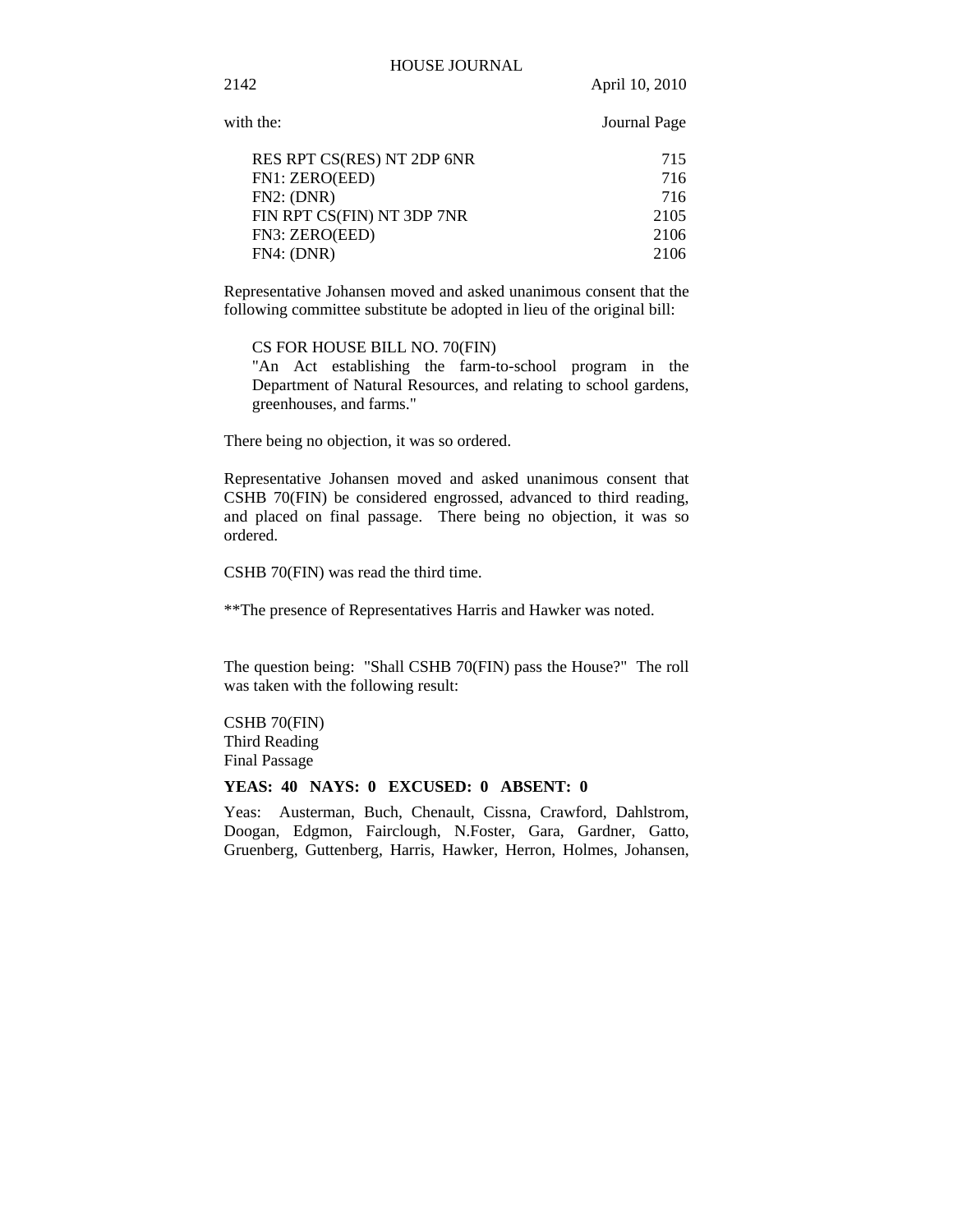Johnson, Joule, Kawasaki, Keller, Kelly, Kerttula, Lynn, Millett, Munoz, Neuman, Olson, Petersen, Ramras, Salmon, Seaton, Stoltze, Thomas, Tuck, P.Wilson, T.Wilson

And so, CSHB 70(FIN) passed the House and was referred to the Chief Clerk for engrossment.

#### **HB 363**

The following was read the second time:

# HOUSE BILL NO. 363

"An Act relating to the membership of the Alaska Industrial Development and Export Authority."

| with the:                      | Journal Page |  |
|--------------------------------|--------------|--|
| L&C RPT CS(L&C) 5DP 1NR        | 1831         |  |
| FN1: (CED)                     | 1831         |  |
| FIN RPT CS(FIN) 6DP 4NR        | 2093         |  |
| FN2: (CED)                     | 2094         |  |
| <b>RLS RPT CS(FIN) 4DP 2NR</b> | 2108         |  |
| FN2: (CED)                     | 2108         |  |

Representative Johansen moved and asked unanimous consent that the following committee substitute be adopted in lieu of the original bill:

CS FOR HOUSE BILL NO. 363(FIN) (same title)

There being no objection, it was so ordered.

Representative Johansen moved and asked unanimous consent that CSHB 363(FIN) be considered engrossed, advanced to third reading, and placed on final passage. There being no objection, it was so ordered.

CSHB 363(FIN) was read the third time.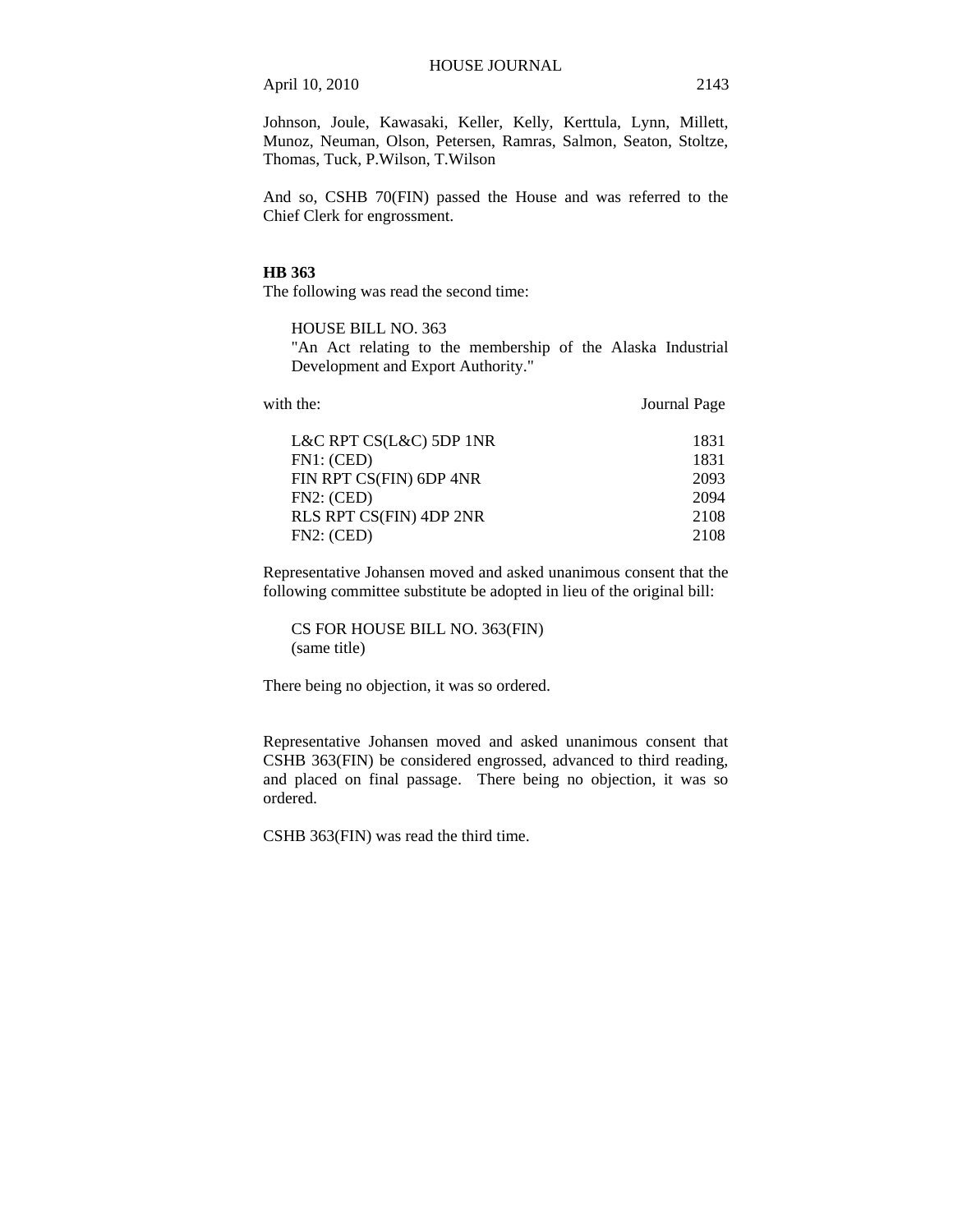Representative Ramras moved and asked unanimous consent that he be allowed to abstain from voting because of a conflict of interest. Objection was heard, and Representative Ramras was required to vote.

The question being: "Shall CSHB 363(FIN) pass the House?" The roll was taken with the following result:

CSHB 363(FIN) Third Reading Final Passage

# **YEAS: 40 NAYS: 0 EXCUSED: 0 ABSENT: 0**

Yeas: Austerman, Buch, Chenault, Cissna, Crawford, Dahlstrom, Doogan, Edgmon, Fairclough, N.Foster, Gara, Gardner, Gatto, Gruenberg, Guttenberg, Harris, Hawker, Herron, Holmes, Johansen, Johnson, Joule, Kawasaki, Keller, Kelly, Kerttula, Lynn, Millett, Munoz, Neuman, Olson, Petersen, Ramras, Salmon, Seaton, Stoltze, Thomas, Tuck, P.Wilson, T.Wilson

And so, CSHB 363(FIN) passed the House and was referred to the Chief Clerk for engrossment.

#### **HB 381**

The following was read the second time:

HOUSE BILL NO. 381 "An Act relating to self defense."

with the: Journal Page

| JUD RPT CS(JUD) NT 3DP 1DNP 2NR | 1932 |
|---------------------------------|------|
| FN1: ZERO(DPS)                  | 1932 |
| FN2: (LAW)                      | 1932 |
| FIN RPT CS(JUD) NT 6DP 1DNP 2NR | 2108 |
| FN1: ZERO(DPS)                  | 2109 |
| FN3: INDETERMINATE(H.FIN/LAW)   | 2109 |

Representative Johansen moved and asked unanimous consent that the following committee substitute be adopted in lieu of the original bill: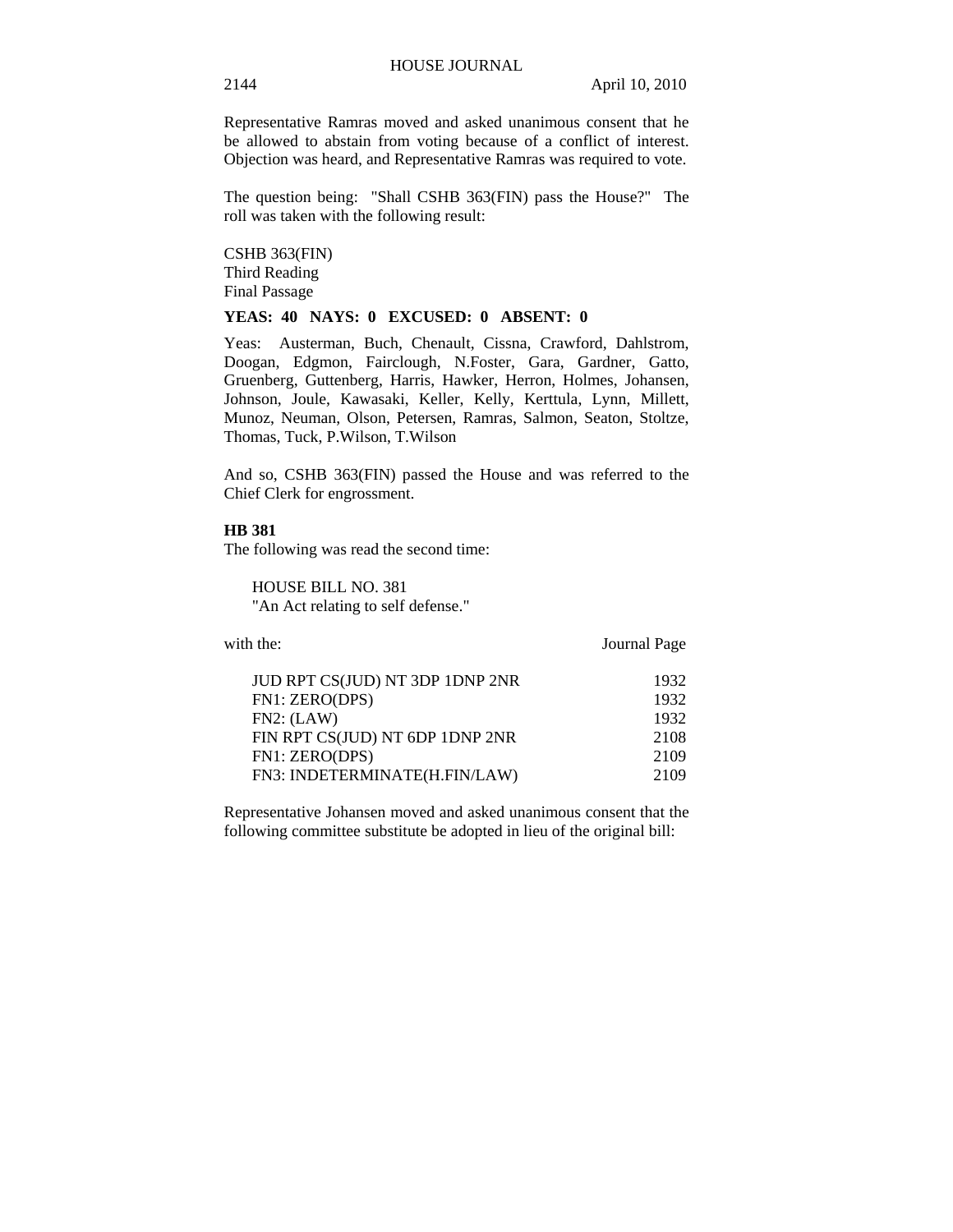CS FOR HOUSE BILL NO. 381(JUD)

"An Act relating to self defense in any place where a person has a right to be."

There being no objection, it was so ordered.

Representative Johansen moved and asked unanimous consent that CSHB 381(JUD) be considered engrossed, advanced to third reading, and placed on final passage.

There was objection.

CSHB 381(JUD) will advance to third reading on tomorrow's calendar.

# **HB 408**

The following was read the second time:

HOUSE BILL NO. 408 "An Act relating to misconduct involving weapons."

with the: **Journal Page** 

| <b>JUD RPT CS(JUD) 2DP 2NR</b> | 1901 |
|--------------------------------|------|
| FN1: ZERO(LAW)                 | 1902 |
| FN2: ZERO(DPS)                 | 1902 |
| FIN RPT CS(JUD) 9DP            | 2109 |
| FN1: ZERO(LAW)                 | 2110 |
| FN2: ZERO(DPS)                 | 2110 |
|                                |      |

Representative Johansen moved and asked unanimous consent that the following committee substitute be adopted in lieu of the original bill:

CS FOR HOUSE BILL NO. 408(JUD) (same title)

There being no objection, it was so ordered.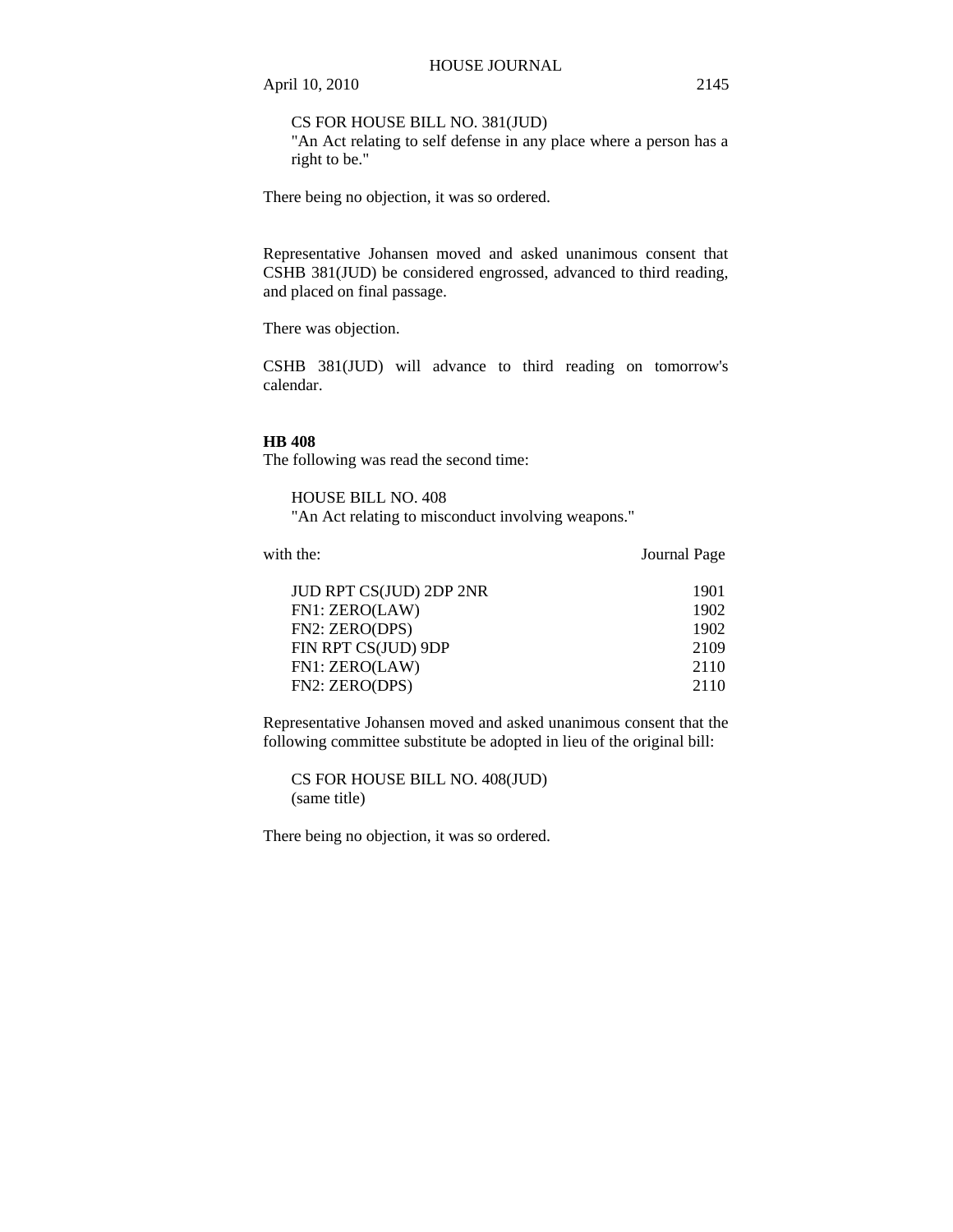Representative Johansen moved and asked unanimous consent that CSHB 408(JUD) be considered engrossed, advanced to third reading, and placed on final passage. There being no objection, it was so ordered.

CSHB 408(JUD) was read the third time.

The question being: "Shall CSHB 408(JUD) pass the House?" The roll was taken with the following result:

CSHB 408(JUD) Third Reading Final Passage

#### **YEAS: 38 NAYS: 0 EXCUSED: 0 ABSENT: 2**

Yeas: Austerman, Buch, Chenault, Crawford, Dahlstrom, Doogan, Edgmon, Fairclough, N.Foster, Gara, Gardner, Gatto, Gruenberg, Guttenberg, Hawker, Herron, Holmes, Johansen, Johnson, Joule, Kawasaki, Keller, Kelly, Kerttula, Lynn, Millett, Munoz, Neuman, Olson, Petersen, Ramras, Salmon, Seaton, Stoltze, Thomas, Tuck, P.Wilson, T.Wilson

Absent: Cissna, Harris

And so, CSHB 408(JUD) passed the House and was referred to the Chief Clerk for engrossment.

## **THIRD READING OF HOUSE BILLS**

## **HB 36**

The following, which was advanced to third reading from the April 9, 2010, calendar (page 2120), was read the third time:

CS FOR SPONSOR SUBSTITUTE FOR HOUSE BILL NO. 36(FIN)

"An Act relating to ballot initiative proposal applications, to ballot initiatives and to those who file or organize for the purpose of filing a ballot initiative proposal, and to election pamphlet information relating to certain propositions."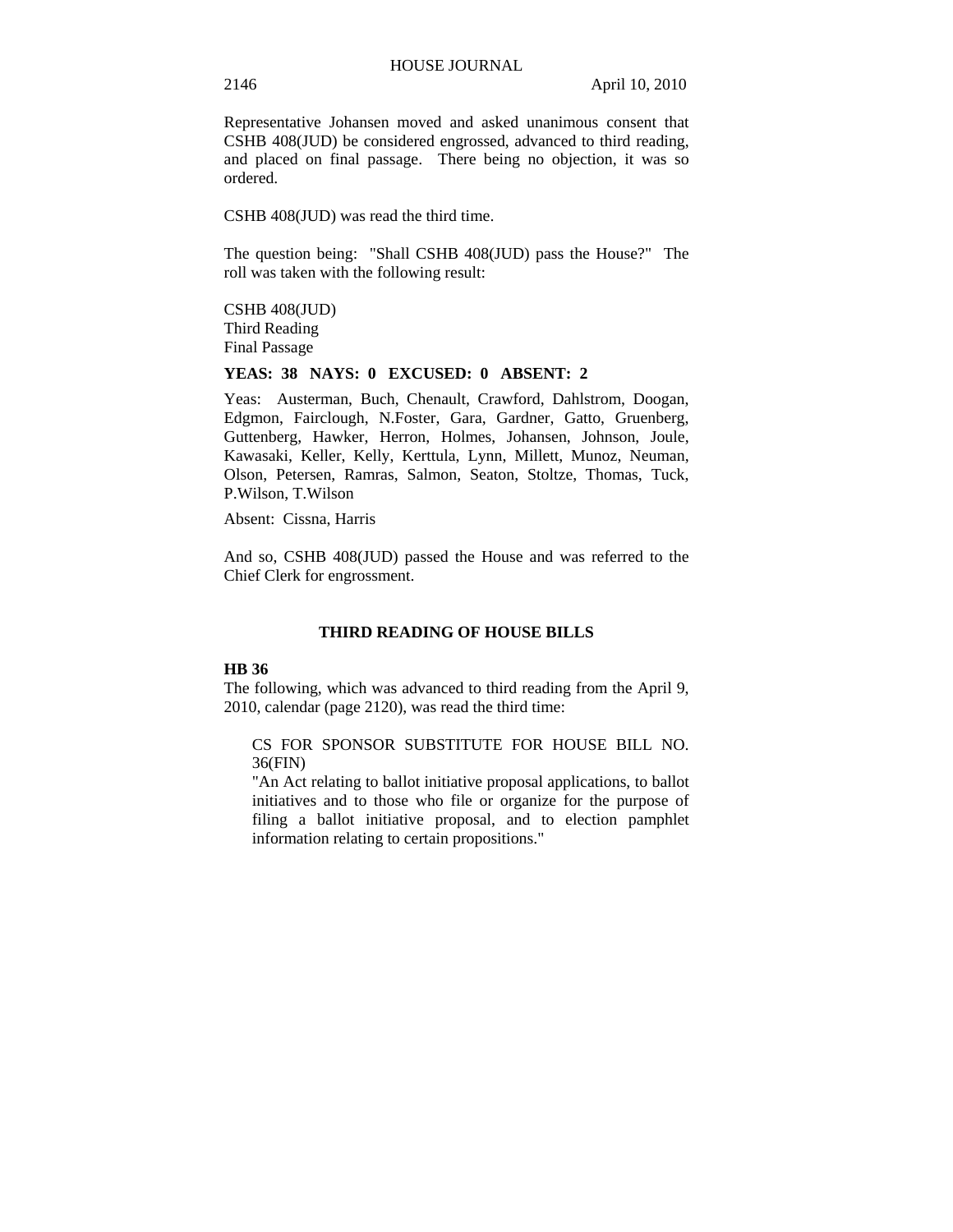Representative Stoltze moved and asked unanimous consent that CSSSHB 36(FIN) be returned to second reading for the specific purpose of considering Amendment No. 1. There being no objection, it was so ordered.

Amendment No. 1 was offered by Representative Stoltze:

Page 7, lines 4 - 17: Delete all material.

Renumber the following bill sections accordingly.

Representative Stoltze moved and asked unanimous consent that Amendment No. 1 be adopted.

Representative Johansen objected.

The question being: "Shall Amendment No. 1 be adopted?" The roll was taken with the following result:

CSSSHB 36(FIN) Second Reading Amendment No. 1

#### **YEAS: 22 NAYS: 17 EXCUSED: 0 ABSENT: 1**

Yeas: Austerman, Buch, Crawford, Doogan, Gara, Gardner, Gatto, Gruenberg, Guttenberg, Holmes, Joule, Kawasaki, Keller, Kerttula, Lynn, Neuman, Petersen, Ramras, Salmon, Seaton, Stoltze, Tuck

Nays: Chenault, Dahlstrom, Edgmon, Fairclough, N.Foster, Harris, Hawker, Herron, Johansen, Johnson, Kelly, Millett, Munoz, Olson, Thomas, P.Wilson, T.Wilson

Absent: Cissna

And so, Amendment No. 1 was adopted.

CSSSHB 36(FIN) am was automatically in third reading.

The question being: "Shall CSSSHB 36(FIN) am pass the House?" The roll was taken with the following result: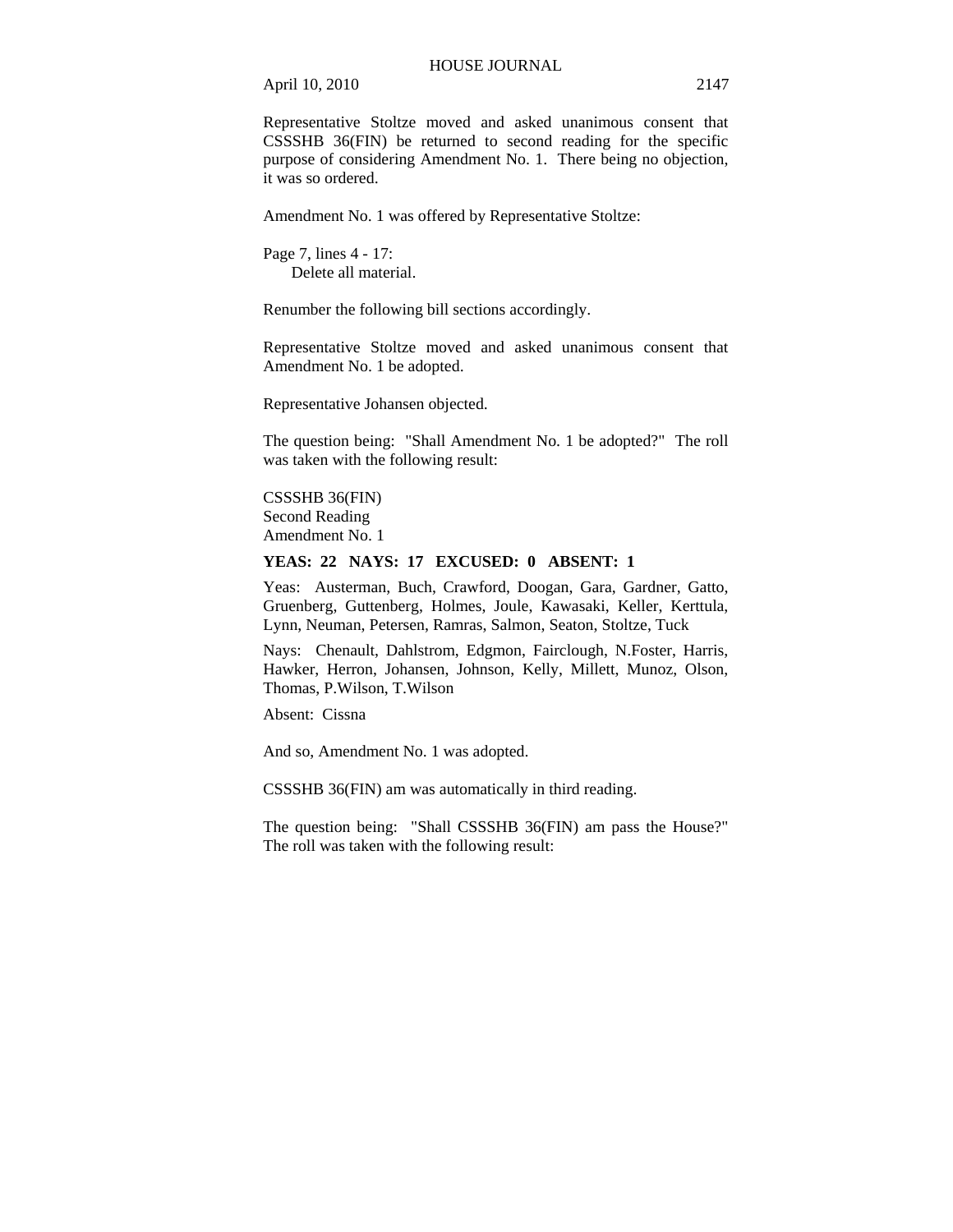CSSSHB 36(FIN) am

Third Reading Final Passage

# **YEAS: 30 NAYS: 9 EXCUSED: 0 ABSENT: 1**

Yeas: Austerman, Chenault, Dahlstrom, Edgmon, Fairclough, N.Foster, Gara, Gatto, Gruenberg, Harris, Hawker, Herron, Holmes, Johansen, Johnson, Joule, Keller, Kelly, Lynn, Millett, Munoz, Neuman, Olson, Petersen, Ramras, Seaton, Stoltze, Thomas, P.Wilson, T.Wilson

Nays: Buch, Crawford, Doogan, Gardner, Guttenberg, Kawasaki, Kerttula, Salmon, Tuck

Absent: Cissna

And so, CSSSHB 36(FIN) am passed the House.

Representative Gruenberg gave notice of reconsideration of the vote on CSSSHB 36(FIN) am.

The Speaker stated that, without objection, the House would revert to:

# **MESSAGES FROM THE SENATE**

A message dated April 10, 2010, was read stating the Senate passed the following, and it is transmitted for consideration:

# **FIRST READING AND REFERENCE OF SENATE BILLS**

# **SB 220**

CS FOR SENATE BILL NO. 220(FIN) by the Senate Finance Committee, entitled:

"An Act relating to energy efficiency, energy conservation, and alternative energy, to an emerging energy technology fund, to the lease of state land to a public electric utility, to the Alaska heating assistance program, to state energy use data, to the Southeast energy fund, to nuclear energy production and facilities, to the definition of 'power project' or 'project' as it relates to rural and statewide energy programs and the Alaska Energy Authority, and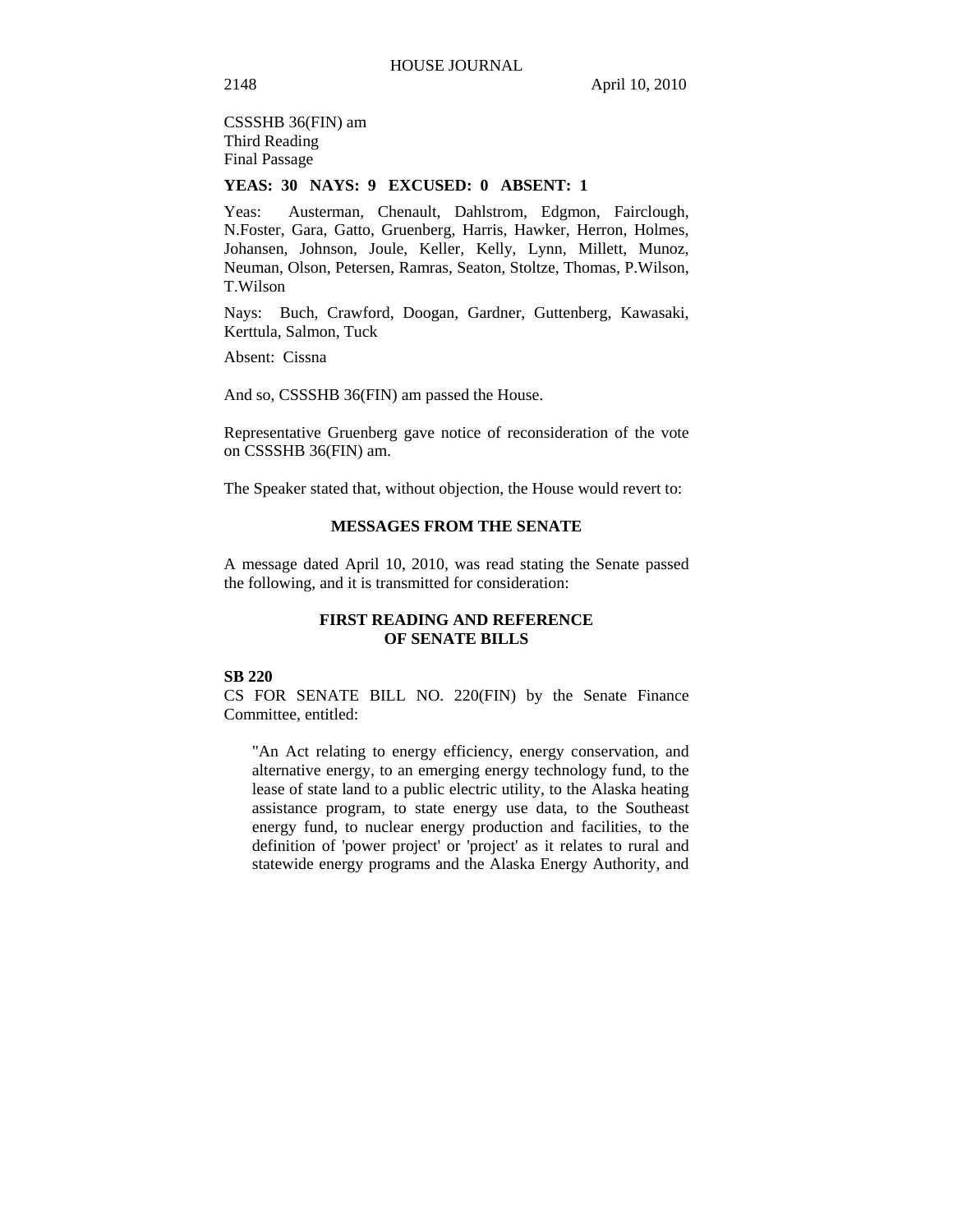to the definition of 'alternative energy system'; establishing an Alaska energy efficiency revolving loan fund; directing the Department of Transportation and Public Facilities to prepare a report on the feasibility of using compressed natural gas to power vehicles in the state, including vehicles owned or operated by the state, and including in that study, if warranted, a pilot program proposal for powering some vehicles owned or operated by the state with compressed natural gas; authorizing and relating to the issuance of bonds by the Alaska Housing Finance Corporation; relating to a report regarding a municipal energy improvements financing program and to an energy report by the Office of the Governor; and providing for an effective date."

was read the first time and referred to the House Special Committee on Energy and the Finance Committee.

The House advanced to:

# **CONSIDERATION OF THE DAILY CALENDAR**  (continued)

# **SECOND READING OF HOUSE RESOLUTIONS**

# **HJR 8**

The following was read the second time:

#### HOUSE JOINT RESOLUTION NO. 8

Proposing amendments to the Constitution of the State of Alaska limiting appropriations from certain mineral revenue, relating to the balanced budget account, and relating to an appropriation limit.

with the: **Journal Page** 

| STA RPT 2DP 3DNP 1NR 1AM | 766  |
|--------------------------|------|
| FN1: (GOV)               | 767  |
| <b>IUD RPT 2DP 3NR</b>   | 1448 |
| FN2: (GOV)               | 1448 |
| FIN RPT CS(FIN) 4DP 5NR  | 1811 |
| FN2: (GOV)               | 1811 |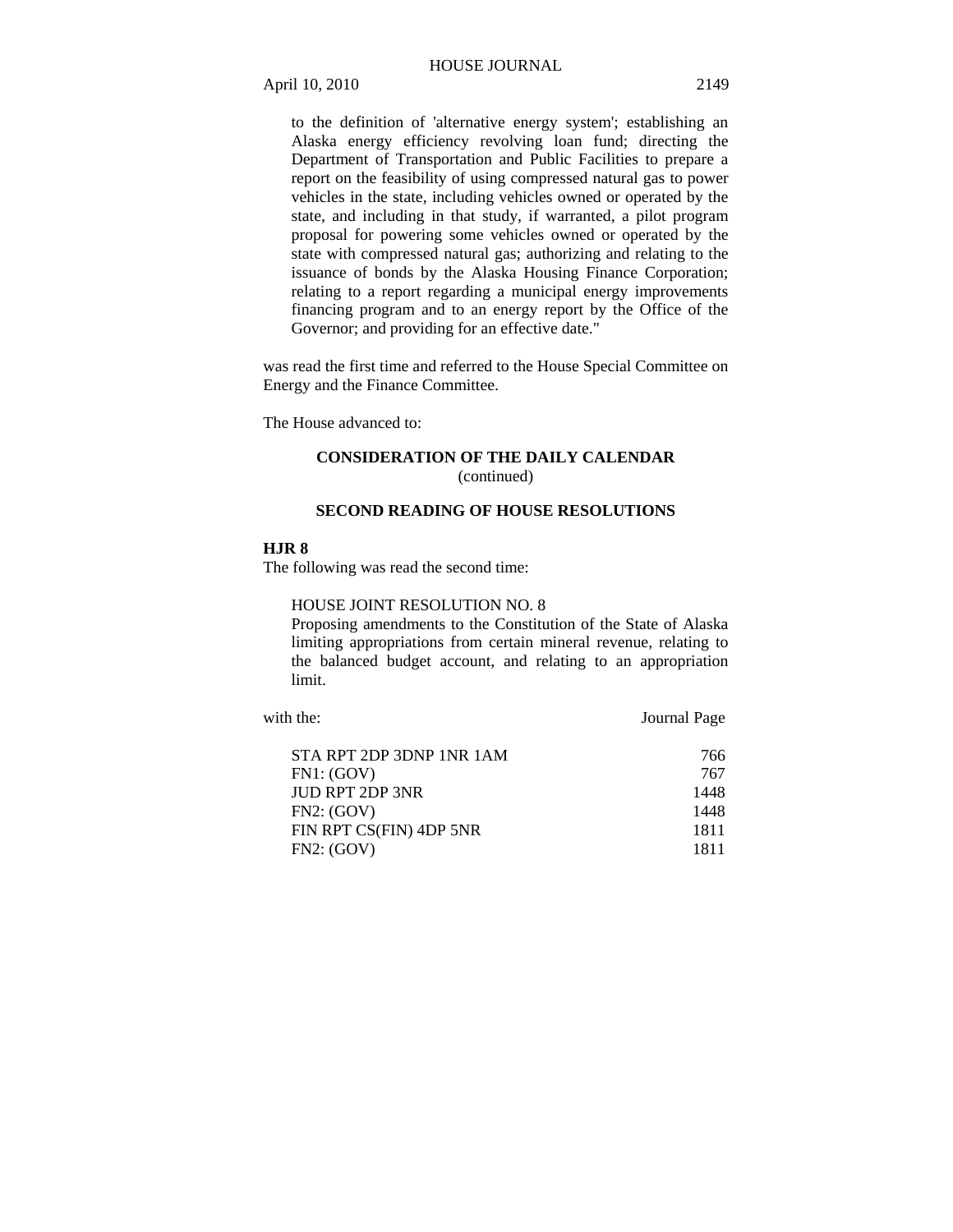Representative Johansen moved and asked unanimous consent that the following committee substitute be adopted in lieu of the original resolution:

CS FOR HOUSE JOINT RESOLUTION NO. 8(FIN) (same title)

There being no objection, it was so ordered.

Representative Johansen moved and asked unanimous consent that CSHJR 8(FIN) be considered engrossed, advanced to third reading, and placed on final passage.

There was objection.

CSHJR 8(FIN) will advance to third reading on tomorrow's calendar.

# **HCR 22**

The following was read the second time:

HOUSE CONCURRENT RESOLUTION NO. 22 Establishing and relating to the Alaska Northern Waters Task Force.

| CRA RPT CS(CRA) 5DP 1NR | 1955 |
|-------------------------|------|
| FN1: (LEG)              | 1955 |
| FIN RPT CS(FIN) 8DP 2NR | 2104 |
| FN2: (LEG)              | 2105 |

with the: **Journal Page** 

Representative Johansen moved and asked unanimous consent that the following committee substitute be adopted in lieu of the original resolution:

CS FOR HOUSE CONCURRENT RESOLUTION NO. 22(FIN) (same title)

There being no objection, it was so ordered.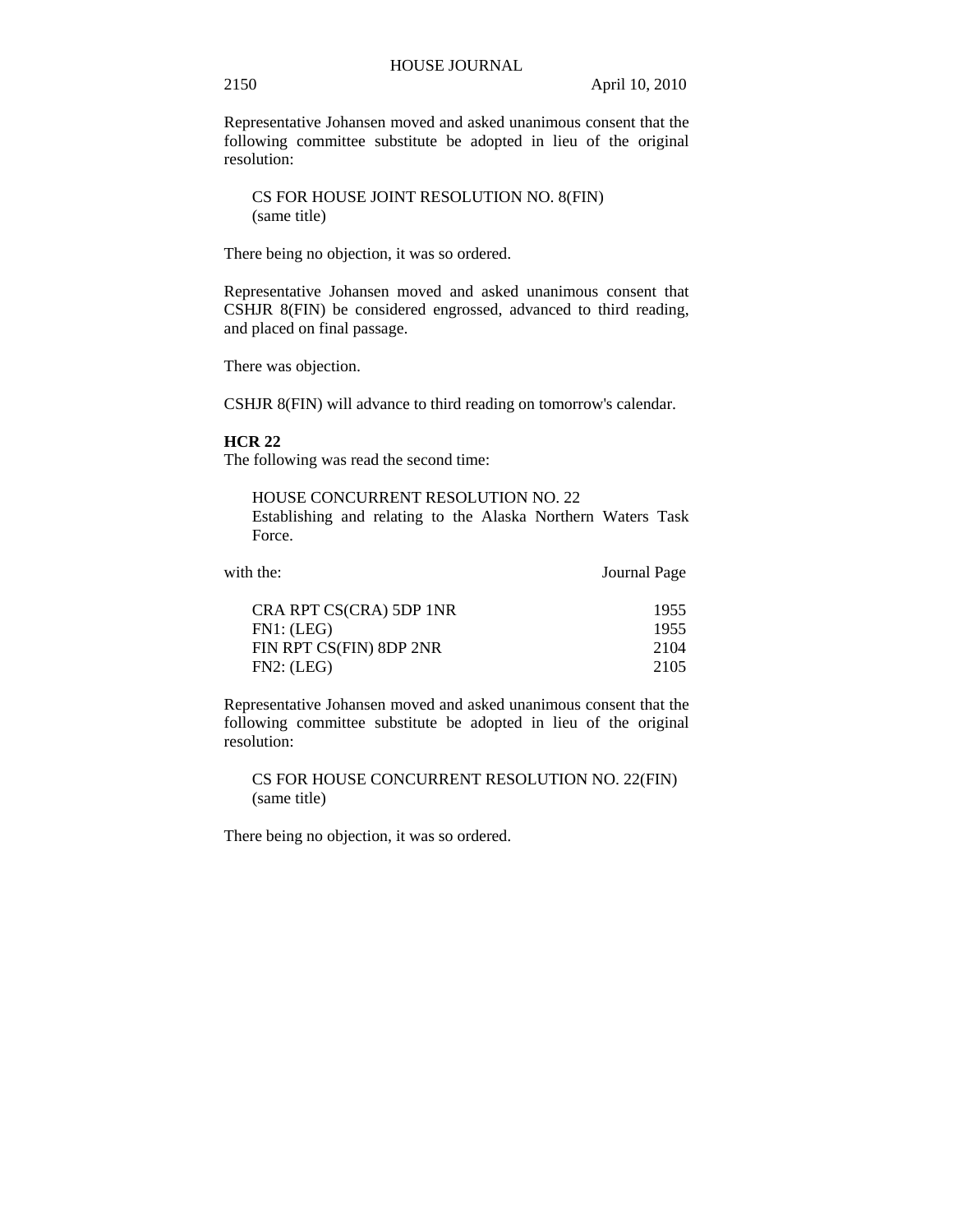The question being: "Shall CSHCR 22(FIN) pass the House?" The roll was taken with the following result:

#### CSHCR 22(FIN)

Second Reading Final Passage

# **YEAS: 40 NAYS: 0 EXCUSED: 0 ABSENT: 0**

Yeas: Austerman, Buch, Chenault, Cissna, Crawford, Dahlstrom, Doogan, Edgmon, Fairclough, N.Foster, Gara, Gardner, Gatto, Gruenberg, Guttenberg, Harris, Hawker, Herron, Holmes, Johansen, Johnson, Joule, Kawasaki, Keller, Kelly, Kerttula, Lynn, Millett, Munoz, Neuman, Olson, Petersen, Ramras, Salmon, Seaton, Stoltze, Thomas, Tuck, P.Wilson, T.Wilson

And so, CSHCR 22(FIN) passed the House and was referred to the Chief Clerk for engrossment.

# **LEGISLATIVE CITATIONS**

Representative Johansen moved and asked unanimous consent that the House approve the citations on the calendar. There being no objection, the following citations were approved and sent to enrolling:

# Honoring - Russell Sanders

By Representatives Neuman, Stoltze, Gatto, Keller, Chenault, Buch, Cissna, Crawford, Dahlstrom, Doogan, Edgmon, Fairclough, N. Foster, Gara, Gardner, Gruenberg, Guttenberg, Harris, Hawker, Herron, Holmes, Johansen, Johnson, Joule, Kawasaki, Kelly, Kerttula, Lynn, Millett, Munoz, Olson, Petersen, Ramras, Salmon, Seaton, Thomas, Tuck, P. Wilson, T. Wilson; Senators Huggins, Menard

# Honoring - Superintendent Nancy Wagner

By Representatives Kawasaki, Chenault, Buch, Cissna, Crawford, Dahlstrom, Doogan, Edgmon, Fairclough, N. Foster, Gara, Gardner, Gatto, Gruenberg, Guttenberg, Harris, Hawker, Herron, Holmes, Johansen, Johnson, Joule, Keller, Kelly, Kerttula, Lynn, Millett, Munoz, Neuman, Olson, Petersen, Ramras, Salmon, Seaton, Thomas, Tuck, P. Wilson, T. Wilson; Senator Thomas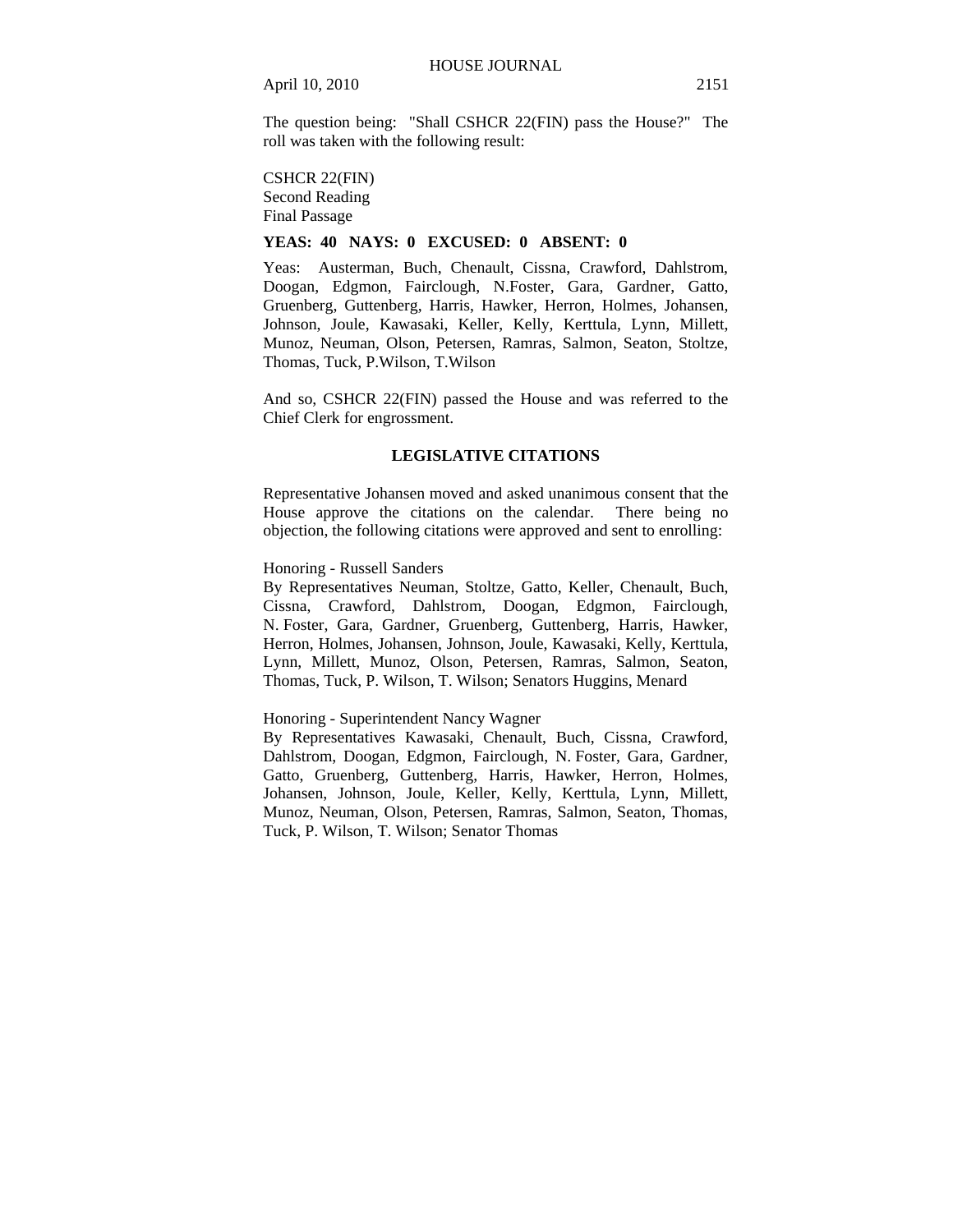Honoring - Bill "Mr. Fairbanks Baseball" Stroecker

By Representatives Kawasaki, Chenault, Buch, Cissna, Crawford, Dahlstrom, Doogan, Edgmon, Fairclough, N. Foster, Gara, Gardner, Gatto, Gruenberg, Guttenberg, Harris, Hawker, Herron, Holmes, Johansen, Johnson, Joule, Keller, Kelly, Kerttula, Lynn, Millett, Munoz, Neuman, Olson, Petersen, Ramras, Salmon, Seaton, Stoltze, Thomas, Tuck, P. Wilson, T. Wilson; Senator Paskvan

## Honoring - Kotzebue High School Cheerleaders

By Representatives Joule, Chenault, Buch, Cissna, Crawford, Dahlstrom, Doogan, Edgmon, Fairclough, N. Foster, Gara, Gardner, Gatto, Gruenberg, Guttenberg, Harris, Hawker, Herron, Holmes, Johansen, Johnson, Kawasaki, Keller, Kelly, Kerttula, Lynn, Millett, Munoz, Neuman, Olson, Petersen, Ramras, Salmon, Seaton, Stoltze, Thomas, Tuck, P. Wilson, T. Wilson; Senator Olson

Honoring - Fairbanks Light Opera Theatre, 40<sup>th</sup> Anniversary

By Representatives Kawasaki, Guttenberg, Chenault, Buch, Cissna, Crawford, Dahlstrom, Doogan, Edgmon, Fairclough, N. Foster, Gara, Gardner, Gatto, Gruenberg, Harris, Hawker, Herron, Holmes, Johansen, Johnson, Joule, Keller, Kelly, Kerttula, Lynn, Millett, Munoz, Neuman, Olson, Petersen, Ramras, Salmon, Seaton, Thomas, Tuck, P. Wilson, T. Wilson

Honoring - Lathrop and Monroe High School, 2010 GCI Alaska Academic Decathlon Winners

By Representatives Kawasaki, Chenault, Buch, Cissna, Crawford, Dahlstrom, Doogan, Edgmon, Fairclough, N. Foster, Gara, Gardner, Gatto, Gruenberg, Guttenberg, Harris, Hawker, Herron, Holmes, Johansen, Johnson, Joule, Keller, Kelly, Kerttula, Lynn, Millett, Munoz, Neuman, Olson, Petersen, Ramras, Salmon, Seaton, Stoltze, Thomas, Tuck, P. Wilson, T. Wilson; Senator Paskvan

# Honoring - Alaska State Parks, 40<sup>th</sup> Anniversary

By Representatives Kawasaki, Chenault, Austerman, Buch, Cissna, Crawford, Dahlstrom, Doogan, Edgmon, Fairclough, N. Foster, Gara, Gardner, Gatto, Gruenberg, Guttenberg, Harris, Hawker, Herron, Holmes, Johansen, Johnson, Joule, Keller, Kelly, Kerttula, Lynn, Millett, Munoz, Neuman, Olson, Petersen, Ramras, Salmon, Seaton, Thomas, Tuck, P. Wilson, T. Wilson; Senator Thomas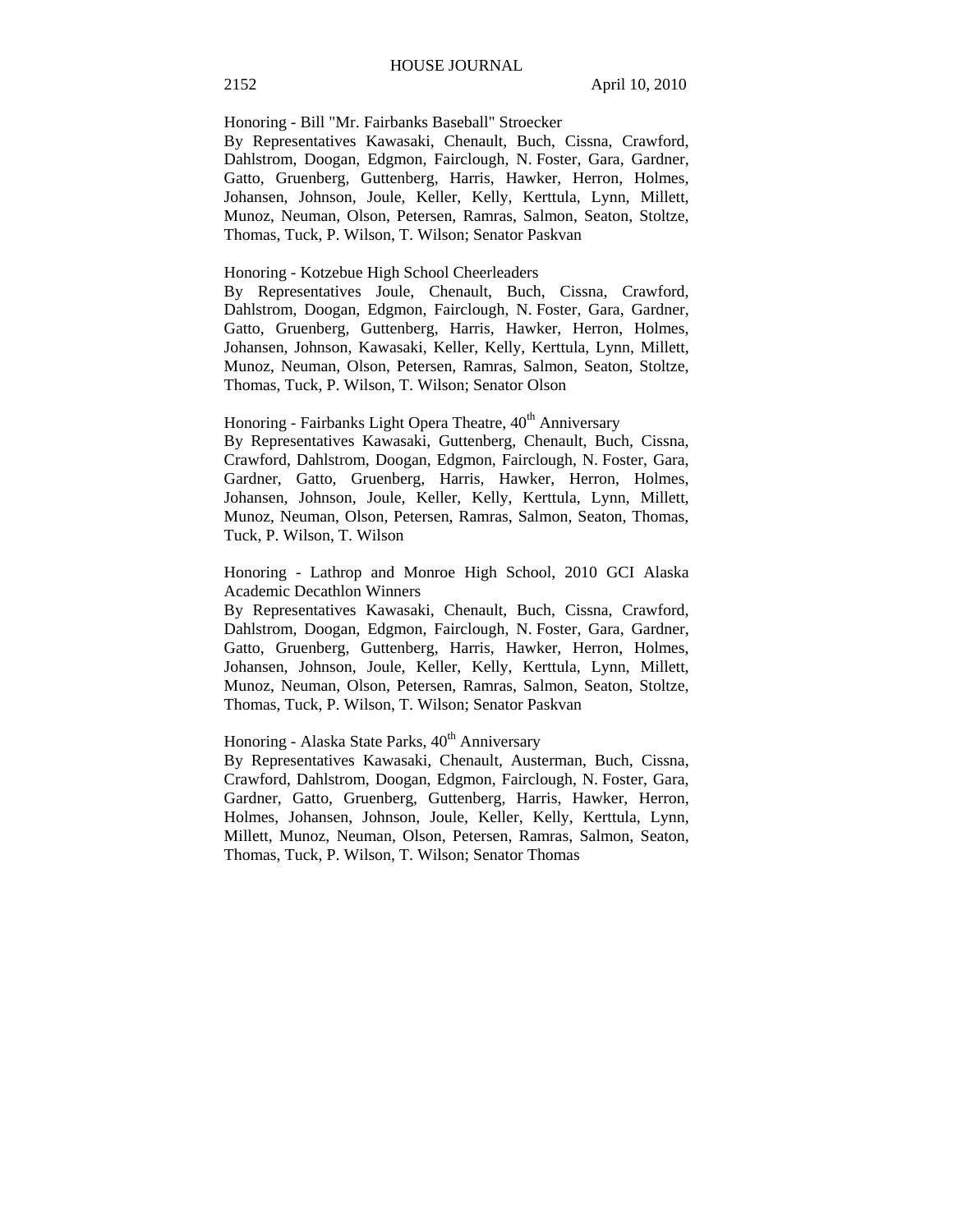Honoring - Kelly Foreman

By Senators Dyson, Coghill; Representatives Keller, Chenault, Buch, Cissna, Crawford, Dahlstrom, Doogan, Edgmon, Fairclough, N. Foster, Gara, Gardner, Gatto, Gruenberg, Guttenberg, Harris, Hawker, Herron, Holmes, Johansen, Johnson, Joule, Kawasaki, Kelly, Kerttula, Lynn, Millett, Munoz, Neuman, Olson, Petersen, Ramras, Salmon, Seaton, Stoltze, Thomas, Tuck, P. Wilson, T. Wilson

Honoring - Ellen Adlam, 2010 NACHC Elizabeth K. Cooke Advocacy MVP Award

By Senator Wagoner; Representatives Olson, Chenault, Buch, Cissna, Crawford, Dahlstrom, Doogan, Edgmon, Fairclough, N. Foster, Gara, Gardner, Gatto, Gruenberg, Guttenberg, Harris, Hawker, Herron, Holmes, Johansen, Johnson, Joule, Kawasaki, Keller, Kelly, Kerttula, Lynn, Millett, Munoz, Neuman, Petersen, Ramras, Salmon, Seaton, Stoltze, Thomas, Tuck, P. Wilson, T. Wilson

Honoring - Santa's Senior Center Corporation, Inc., 25<sup>th</sup> Anniversary of Incorporation

By Senator Coghill; Representatives T. Wilson, Chenault, Austerman, Buch, Cissna, Crawford, Dahlstrom, Doogan, Edgmon, Fairclough, N. Foster, Gara, Gardner, Gatto, Gruenberg, Guttenberg, Harris, Hawker, Herron, Holmes, Johansen, Johnson, Joule, Kawasaki, Keller, Kelly, Kerttula, Lynn, Millett, Munoz, Neuman, Olson, Petersen, Ramras, Salmon, Seaton, Stoltze, Thomas, Tuck, P. Wilson

#### In Memoriam - Arva Barton Carroll

By Representatives Seaton, Chenault, Buch, Cissna, Crawford, Dahlstrom, Doogan, Edgmon, Fairclough, N. Foster, Gara, Gardner, Gatto, Gruenberg, Guttenberg, Harris, Hawker, Herron, Holmes, Johansen, Johnson, Joule, Kawasaki, Keller, Kelly, Kerttula, Lynn, Millett, Munoz, Neuman, Olson, Petersen, Ramras, Salmon, Stoltze, Thomas, Tuck, P. Wilson, T. Wilson; Senator Stevens

In Memoriam - Elaine M. Giles

By Representatives Seaton, Chenault, Buch, Cissna, Crawford, Dahlstrom, Doogan, Edgmon, Fairclough, N. Foster, Gara, Gardner, Gatto, Gruenberg, Guttenberg, Harris, Hawker, Herron, Holmes, Johansen, Johnson, Joule, Kawasaki, Keller, Kelly, Kerttula, Lynn, Millett, Munoz, Neuman, Olson, Petersen, Ramras, Salmon, Stoltze, Thomas, Tuck, P. Wilson, T. Wilson; Senator Stevens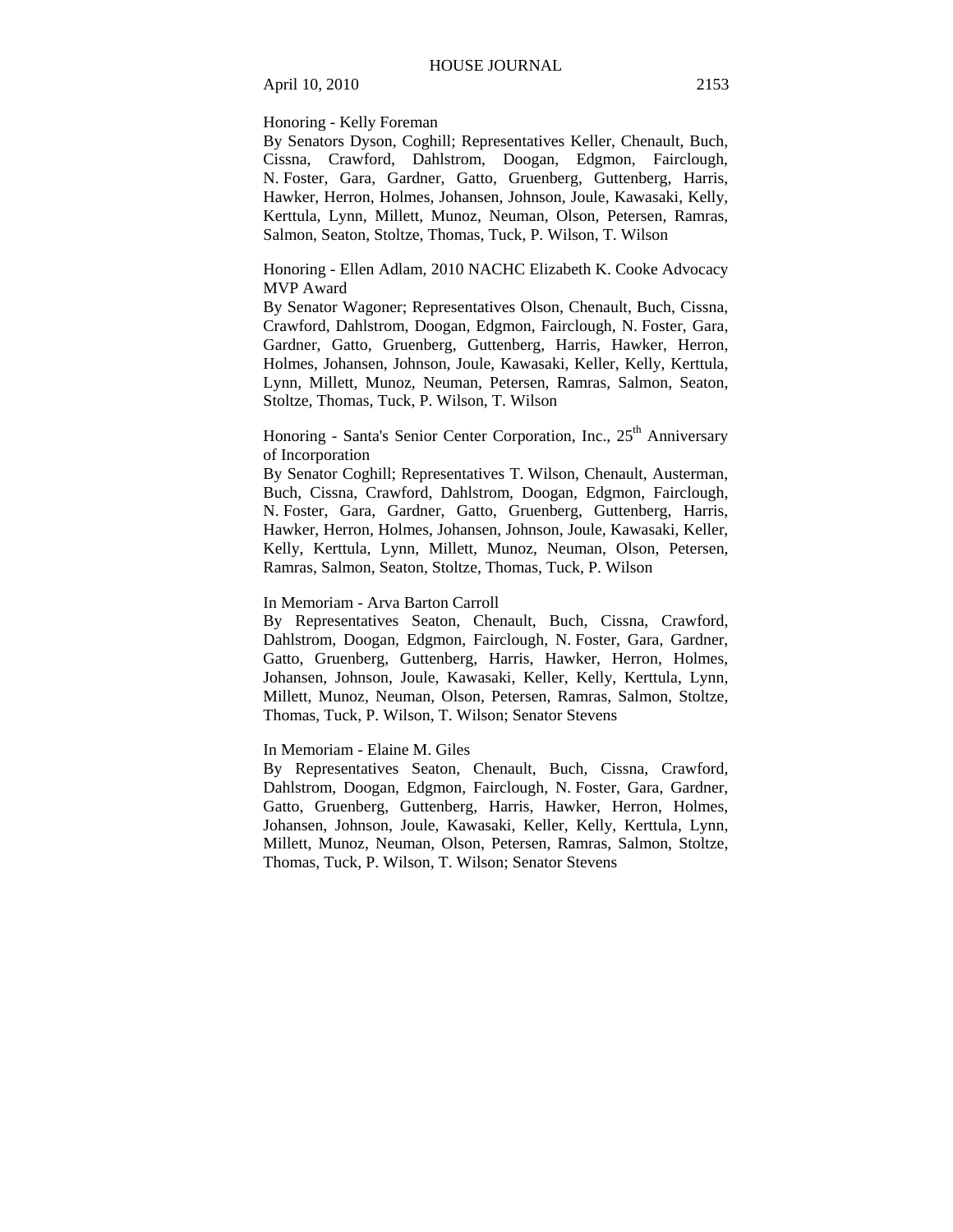#### In Memoriam - Lavon Johnson

By Representatives Johnson, Chenault, Buch, Cissna, Crawford, Dahlstrom, Doogan, Edgmon, Fairclough, N. Foster, Gara, Gardner, Gatto, Gruenberg, Guttenberg, Harris, Hawker, Herron, Holmes, Johansen, Joule, Kawasaki, Keller, Kelly, Kerttula, Lynn, Millett, Munoz, Neuman, Olson, Petersen, Ramras, Salmon, Seaton, Stoltze, Thomas, Tuck, P. Wilson, T. Wilson; Senator McGuire

#### In Memoriam - George Navarre

By Senator Wagoner; Representatives Olson, Chenault, Buch, Cissna, Crawford, Dahlstrom, Doogan, Edgmon, Fairclough, N. Foster, Gara, Gardner, Gatto, Gruenberg, Guttenberg, Harris, Hawker, Herron, Holmes, Johansen, Johnson, Joule, Kawasaki, Keller, Kelly, Kerttula, Lynn, Millett, Munoz, Neuman, Petersen, Ramras, Salmon, Seaton, Stoltze, Thomas, Tuck, P. Wilson, T. Wilson

#### In Memoriam - Elsie T. Seaman

By Senator Wagoner; Representatives Olson, Chenault, Buch, Cissna, Crawford, Dahlstrom, Doogan, Edgmon, Fairclough, N. Foster, Gara, Gardner, Gatto, Gruenberg, Guttenberg, Harris, Hawker, Herron, Holmes, Johansen, Johnson, Joule, Kawasaki, Keller, Kelly, Kerttula, Lynn, Millett, Munoz, Neuman, Petersen, Ramras, Salmon, Seaton, Stoltze, Thomas, Tuck, P. Wilson, T. Wilson

### In Memoriam - Nels Hitchcock

By Senator Coghill; Representatives Chenault, Buch, Cissna, Crawford, Dahlstrom, Doogan, Edgmon, Fairclough, N. Foster, Gara, Gardner, Gatto, Gruenberg, Guttenberg, Harris, Hawker, Herron, Holmes, Johansen, Johnson, Joule, Kawasaki, Keller, Kelly, Kerttula, Lynn, Millett, Munoz, Neuman, Olson, Petersen, Ramras, Salmon, Seaton, Stoltze, Thomas, Tuck, P. Wilson, T. Wilson

# **UNFINISHED BUSINESS**

## **SB 277**

The Speaker waived the Resources Committee referral for the following:

# CS FOR SENATE BILL NO. 277(RES) am

"An Act exempting from regulation by the Regulatory Commission of Alaska and by municipalities certain generators of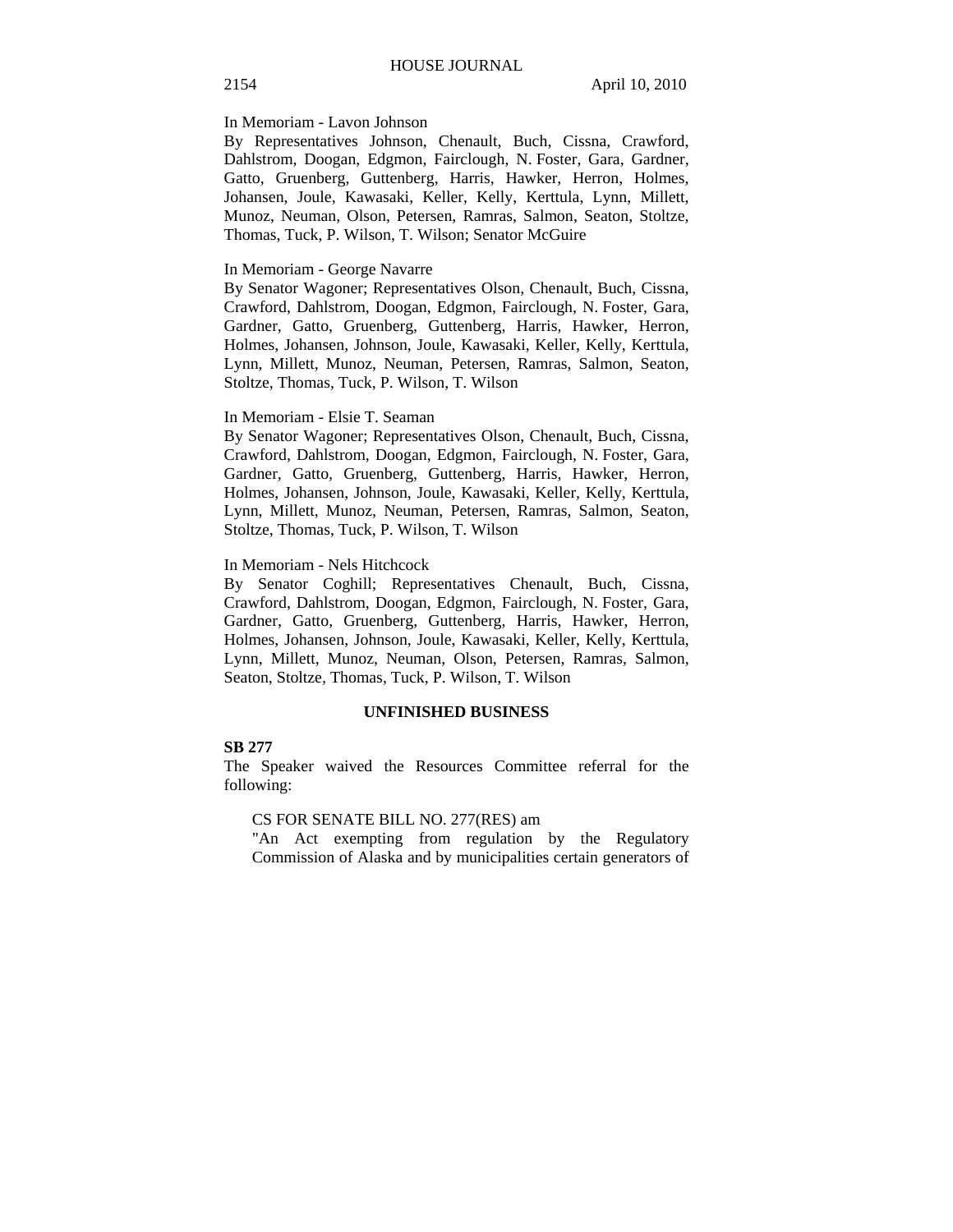electricity from renewable energy resources that sell electricity to regulated utilities."

CSSB 277(RES) am was removed from the Resources Committee and referred to the Labor & Commerce Committee.

## **HB 337**

The Resources Committee submitted the forthcoming fiscal note to accompany its report (page 2107):

4. Fiscal, Dept. of Revenue

The fiscal note applies to:

# CS FOR HOUSE BILL NO. 337(RES)

"An Act relating to credits against the oil and gas production tax; relating to the interest rates applicable on certain amounts due related to various taxes, penalties, payments, and the Alaska Gasline Inducement Act; relating to the use of the oil and gas tax credit fund to purchase certain tax credit certificates; and providing for an effective date."

HB 337 is in the Finance Committee.

## **HJR 8**

Representative Keller added his name as cosponsor to:

CS FOR HOUSE JOINT RESOLUTION NO. 8(FIN)

Proposing amendments to the Constitution of the State of Alaska limiting appropriations from certain mineral revenue, relating to the balanced budget account, and relating to an appropriation limit.

# **HB 36**

Representatives Keller and Munoz added their names as cosponsors to:

CS FOR SPONSOR SUBSTITUTE FOR HOUSE BILL NO. 36(FIN) am

"An Act relating to ballot initiative proposal applications, to ballot initiatives and to those who file or organize for the purpose of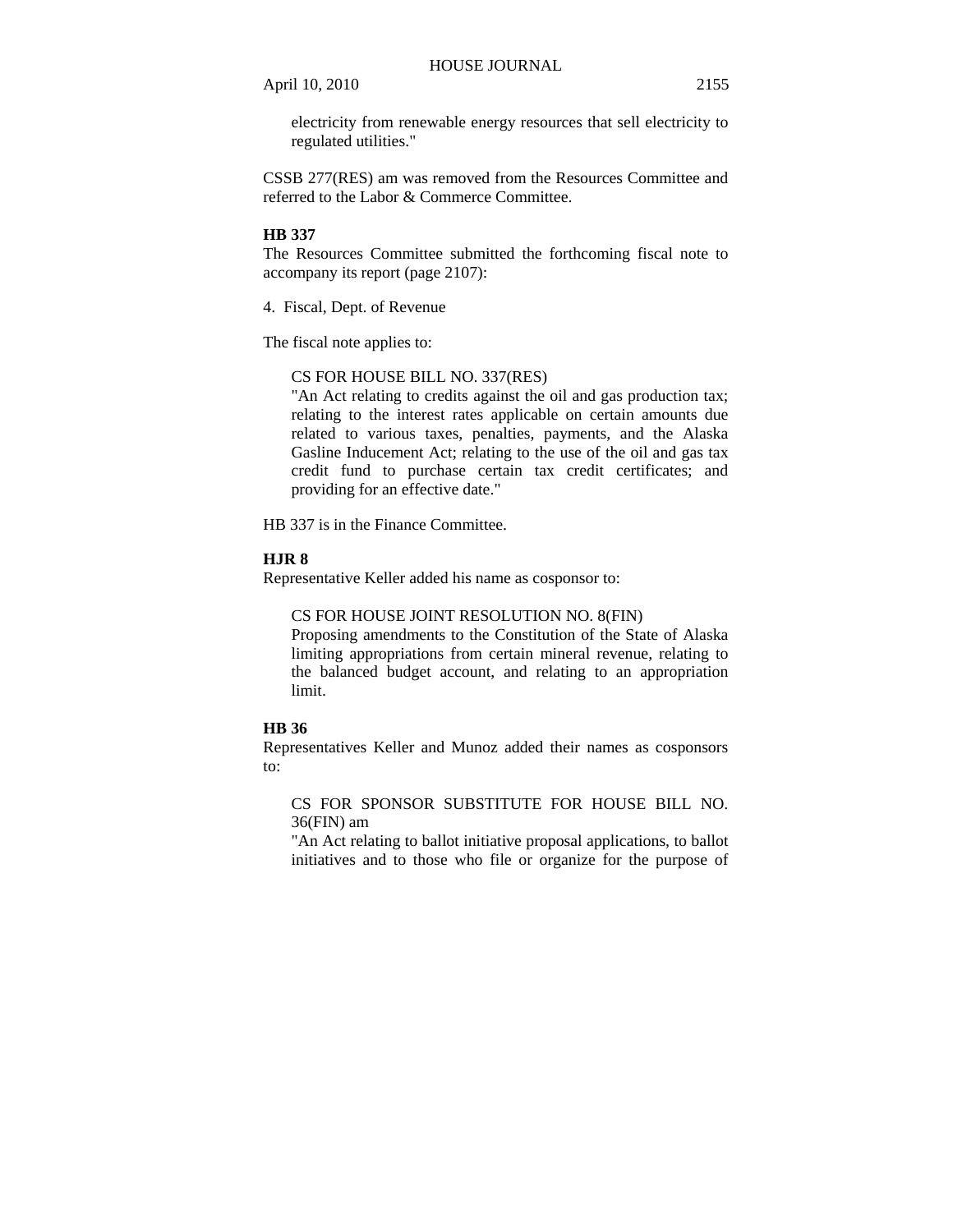filing a ballot initiative proposal, and to election pamphlet information relating to certain propositions."

# **HB 70**

Representatives Tuck, Seaton, Dahlstrom, Johnson, Kawasaki, Crawford, Petersen, Kerttula, Harris, Neuman, and Keller added their names as cosponsors to:

# CS FOR HOUSE BILL NO. 70(FIN)

"An Act establishing the farm-to-school program in the Department of Natural Resources, and relating to school gardens, greenhouses, and farms."

# **HB 126**

Representative Johansen added his name as cosponsor to:

#### HOUSE BILL NO. 126

"An Act relating to continuing the secondary public education of a homeless student; relating to the purpose of certain laws as they relate to children; relating to tuition waivers, loans, and medical assistance for a child placed in out-of-home care by the state; relating to foster care; relating to children in need of aid; relating to foster care transition to independent living; and relating to juvenile programs and institutions."

## **HB 381**

Representatives Johnson, Dahlstrom, Lynn, and Chenault added their names as cosponsors to:

# CS FOR HOUSE BILL NO. 381(JUD)

"An Act relating to self defense in any place where a person has a right to be."

# **SB 163**

Representative Crawford added his name as cross sponsor to:

# SENATE BILL NO. 163

"An Act increasing the allowances for injury, disability, or heart attack payable from the fisherman's fund; and providing for an effective date."